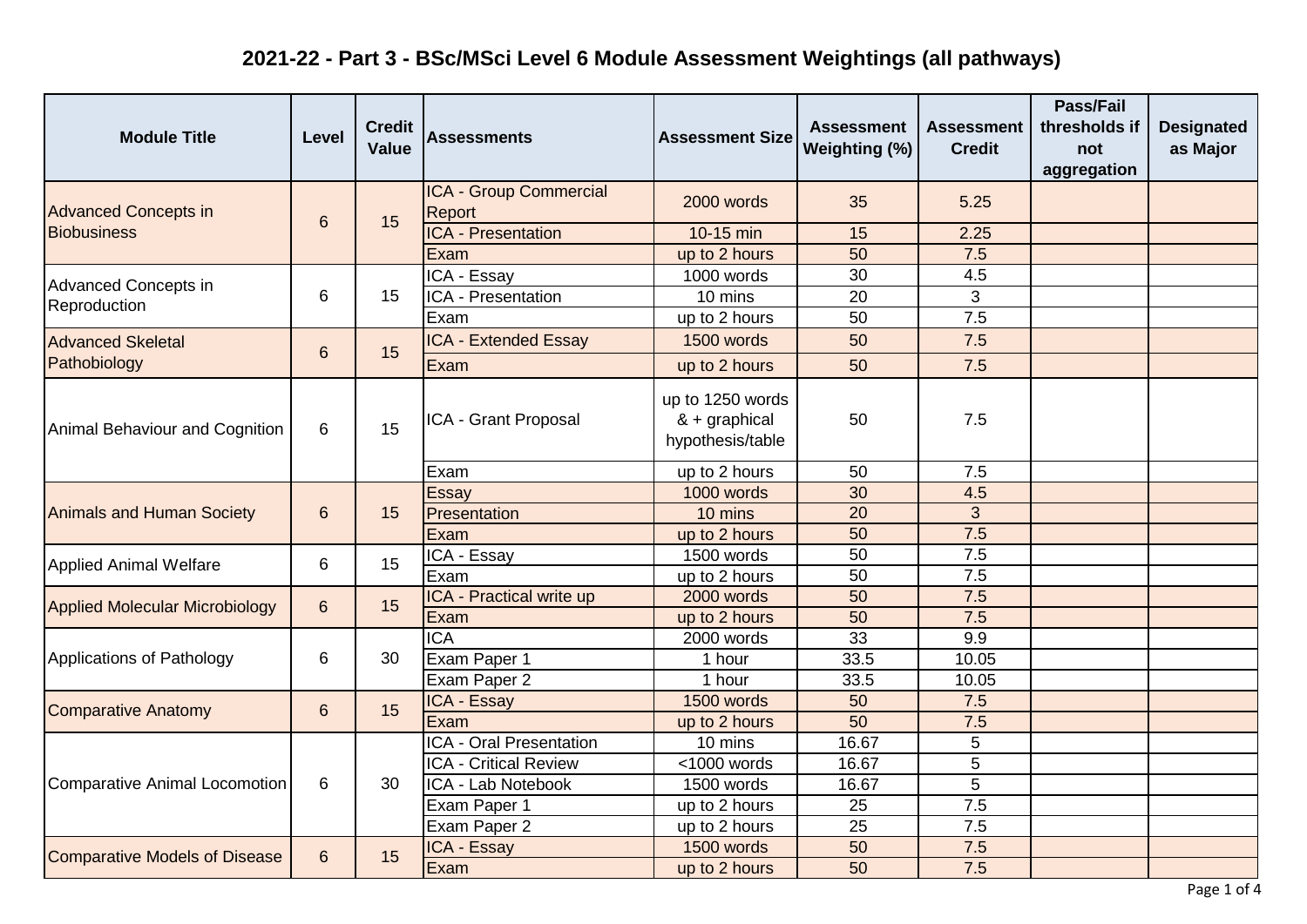| <b>Module Title</b>                    | Level | <b>Credit</b><br><b>Value</b> | <b>Assessments</b>                              | <b>Assessment Size</b> | <b>Assessment</b><br>Weighting (%) | <b>Assessment</b><br><b>Credit</b> | <b>Pass/Fail</b><br>thresholds if<br>not<br>aggregation | <b>Designated</b><br>as Major |
|----------------------------------------|-------|-------------------------------|-------------------------------------------------|------------------------|------------------------------------|------------------------------------|---------------------------------------------------------|-------------------------------|
| Development and Disease                | 6     | 15                            | ICA - Essay                                     | 2000 words             | 50                                 | 7.5                                |                                                         |                               |
|                                        |       |                               | Exam                                            | up to 2 hours          | 50                                 | 7.5                                |                                                         |                               |
| <b>Endocrine and Metabolic</b>         | 6     |                               | Exam                                            | up to 2 hours          | 50                                 | 7.5                                |                                                         |                               |
| <b>Syndromes</b>                       |       | 15                            | ICA - Essay                                     | 1000 words             | 30                                 | 4.5                                |                                                         |                               |
|                                        |       |                               | <b>ICA - Presentation</b>                       | 10 mins                | 20                                 | 3                                  |                                                         |                               |
| Epidemiology: The Bigger               |       |                               | ICA - Presentation                              | 10 mins                | 20                                 | 3                                  |                                                         |                               |
| Picture                                | 6     | 15                            | ICA - Essay                                     | 1000 words             | 30                                 | 4.5                                |                                                         |                               |
|                                        |       |                               | Exam                                            | up to 2 hours          | 50                                 | 7.5                                |                                                         |                               |
|                                        |       |                               | <b>ICA - Presentation</b>                       | 15 mins                | 25                                 | 7.5                                |                                                         |                               |
| Infection and Immunity                 | 6     | 30                            | ICA - Essay                                     | 1500 words             | 25                                 | 7.5                                |                                                         |                               |
|                                        |       |                               | Exam Paper 1                                    | up to 2 hours          | 25                                 | 7.5                                |                                                         |                               |
|                                        |       |                               | Exam Paper 2                                    | up to 2 hours          | 25                                 | 7.5                                |                                                         |                               |
| Omics Approaches to Biology            | 6     | 15                            | ICA - Essay                                     | 1500 words             | 50                                 | 7.5                                |                                                         |                               |
|                                        |       |                               | Exam                                            | up to 2 hours          | 50                                 | 7.5                                |                                                         |                               |
| Parasitology of Human and              | 6     | 15                            | ICA - Essay                                     | 1500 words             | 50                                 | 7.5                                |                                                         |                               |
| <b>Veterinary Tropical Diseases</b>    |       |                               | Exam                                            | up to 2 hours          | 50                                 | 7.5                                |                                                         |                               |
|                                        | 6     | 15                            | ICA - 5 x Quizzes (4% each)                     | N/A                    | 20                                 | 3                                  |                                                         |                               |
| <b>Practical Investigative Biology</b> |       |                               | ICA - Extended Essay                            | 1000 words             | 30                                 | 4.5                                |                                                         |                               |
|                                        |       |                               | ICA - Cloning Strategy                          | N/A                    | $\overline{50}$                    | $\overline{7.5}$                   |                                                         |                               |
|                                        | 6     | 30                            | ICA - Evaluation of gross &<br>histologic cases | T.B.C.                 | 33                                 | 9.9                                |                                                         |                               |
| <b>Principles of Pathology</b>         |       |                               | Exam Paper 1                                    | 1 hour                 | 33.5                               | 10.05                              |                                                         |                               |
|                                        |       |                               | Exam Paper 2                                    | 1 hour                 | 33.5                               | 10.05                              |                                                         |                               |
| Science of Animal Welfare              | 6     | 15                            | ICA - Presentation with slides                  | 15 mins                | 50                                 | 7.5                                |                                                         |                               |
|                                        |       |                               | Exam                                            | up to 2 hours          | 50                                 | 7.5                                |                                                         |                               |
| Interventions                          | 6     | 15                            | ICA - Essay                                     | up to 1500             | 50                                 | 7.5                                |                                                         |                               |
|                                        |       |                               | Exam                                            | up to 2 hours          | 50                                 | 7.5                                |                                                         |                               |
| Detection, Surveillance, and           | 6     | 15                            | ICA - Podcast / Presentation                    | 20 mins                | 50                                 | 7.5                                |                                                         |                               |
| <b>Emerging Diseases</b>               |       |                               | Exam                                            | up to 2 hours          | 50                                 | 7.5                                |                                                         |                               |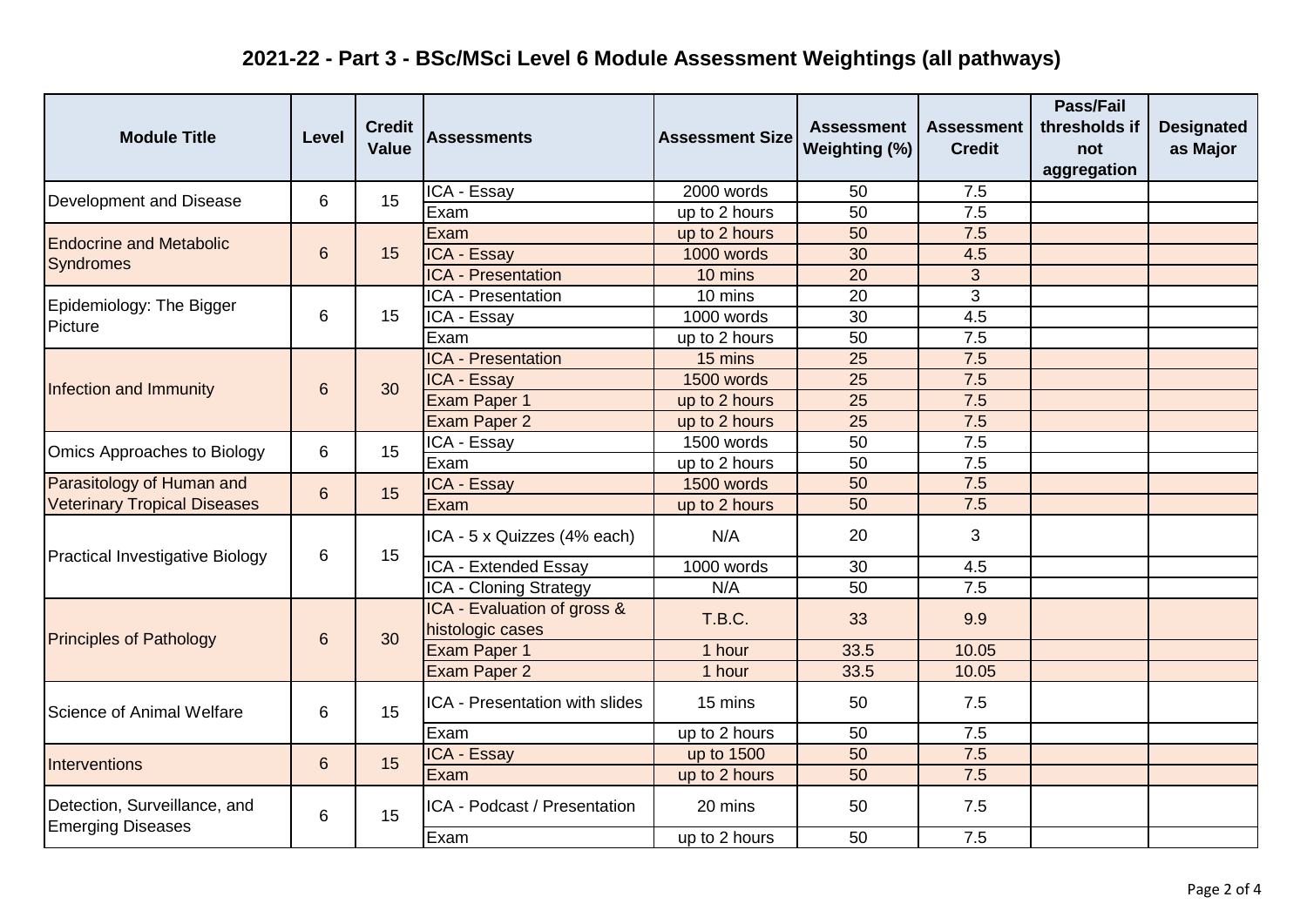| <b>Module Title</b>                   | Level | <b>Credit</b><br><b>Value</b> | <b>Assessments</b>                 | <b>Assessment Size</b> | <b>Assessment</b><br>Weighting (%) | <b>Assessment</b><br><b>Credit</b> | Pass/Fail<br>thresholds if<br>not<br>aggregation | <b>Designated</b><br>as Major |
|---------------------------------------|-------|-------------------------------|------------------------------------|------------------------|------------------------------------|------------------------------------|--------------------------------------------------|-------------------------------|
|                                       | 6     | 30                            | <b>Written Report</b>              | 4000 words             | 70                                 | 21                                 |                                                  | <b>Major</b>                  |
| <b>Biodiversity Action Plan</b>       |       |                               | <b>Concise Abstract</b>            | 250 words              | 10                                 | 3                                  |                                                  |                               |
| <b>Dissertation</b>                   |       |                               | <b>Video Abstract</b>              | 5 minutes              | 10                                 | 3                                  |                                                  |                               |
|                                       |       |                               | Infographic                        | N/A                    | 10                                 | 3                                  |                                                  |                               |
|                                       |       |                               | <b>Project Report</b>              | 5000 words             | 80                                 | 24                                 |                                                  | <b>Major</b>                  |
| <b>Designated Biological Sciences</b> | 6     | 30                            | Project Supervisor's Report        | N/A                    | 10                                 | 3                                  |                                                  |                               |
| Project                               |       |                               | Presentation                       | 10 mins                | 10                                 | 3                                  |                                                  |                               |
|                                       |       |                               | <b>Risk Assessment</b>             | N/A                    | Pass / Fail                        | N/A                                |                                                  |                               |
|                                       |       | 30                            | <b>Project Report</b>              | 5000 words             | 80                                 | 24                                 |                                                  | <b>Major</b>                  |
| <b>Designated Bioveterinary</b>       | 6     |                               | <b>Project Supervisor's Report</b> | N/A                    | 10                                 | 3                                  |                                                  |                               |
| <b>Sciences Project</b>               |       |                               | Presentation                       | 10 mins                | 10                                 | 3                                  |                                                  |                               |
|                                       |       |                               | <b>Risk Assessment</b>             | N/A                    | Pass / Fail                        | N/A                                |                                                  |                               |
| <b>Designated Comparative</b>         | 6     | 30                            | <b>Project Report</b>              | 5000 words             | 80                                 | 24                                 |                                                  | <b>Major</b>                  |
|                                       |       |                               | Project Supervisor's Report        | N/A                    | 10                                 | 3                                  |                                                  |                               |
| Pathology Project                     |       |                               | Presentation                       | 10 mins                | 10                                 | 3                                  |                                                  |                               |
|                                       | 6     | 60                            | <b>Project Report</b>              | 7500 words             | 80                                 | 48                                 |                                                  | <b>Major</b>                  |
| <b>Designated ABWE related</b>        |       |                               | <b>Project Supervisor's Report</b> | N/A                    | 10                                 | $6\phantom{a}$                     |                                                  |                               |
| Project                               |       |                               | Presentation                       | 10 mins                | 10                                 | $6\overline{6}$                    |                                                  |                               |
|                                       |       |                               | <b>Risk Assessment</b>             | N/A                    | Pass / Fail                        | N/A                                |                                                  |                               |
|                                       | 6     | 60                            | <b>Project Report</b>              | 7500 words             | 80                                 | 48                                 |                                                  | <b>Major</b>                  |
| <b>Designated Biological Sciences</b> |       |                               | Project Supervisor's Report        | N/A                    | 10                                 | 6                                  |                                                  |                               |
| Project                               |       |                               | Presentation                       | 10 mins                | 10                                 | 6                                  |                                                  |                               |
|                                       |       |                               | <b>Risk Assessment</b>             | N/A                    | Pass / Fail                        | N/A                                |                                                  |                               |
|                                       | 6     | 60                            | <b>Project Report</b>              | 7500 words             | 80                                 | 48                                 |                                                  | <b>Major</b>                  |
| <b>Designated Bioveterinary</b>       |       |                               | <b>Project Supervisor's Report</b> | N/A                    | 10                                 | 6                                  |                                                  |                               |
| <b>Sciences Project</b>               |       |                               | Presentation                       | 10 mins                | 10                                 | 6                                  |                                                  |                               |
|                                       |       |                               | <b>Risk Assessment</b>             | N/A                    | Pass / Fail                        | N/A                                |                                                  |                               |
|                                       | 6     | 60                            | <b>Project Report</b>              | 7500 words             | 80                                 | 48                                 |                                                  | <b>Major</b>                  |
|                                       |       |                               | Project Supervisor's Report        | N/A                    | 10                                 | 6                                  |                                                  |                               |
| Designated WAB related Project        |       |                               | Presentation                       | 10 mins                | 10                                 | 6                                  |                                                  |                               |
|                                       |       |                               | <b>Risk Assessment</b>             | N/A                    | Pass / Fail                        | N/A                                |                                                  |                               |